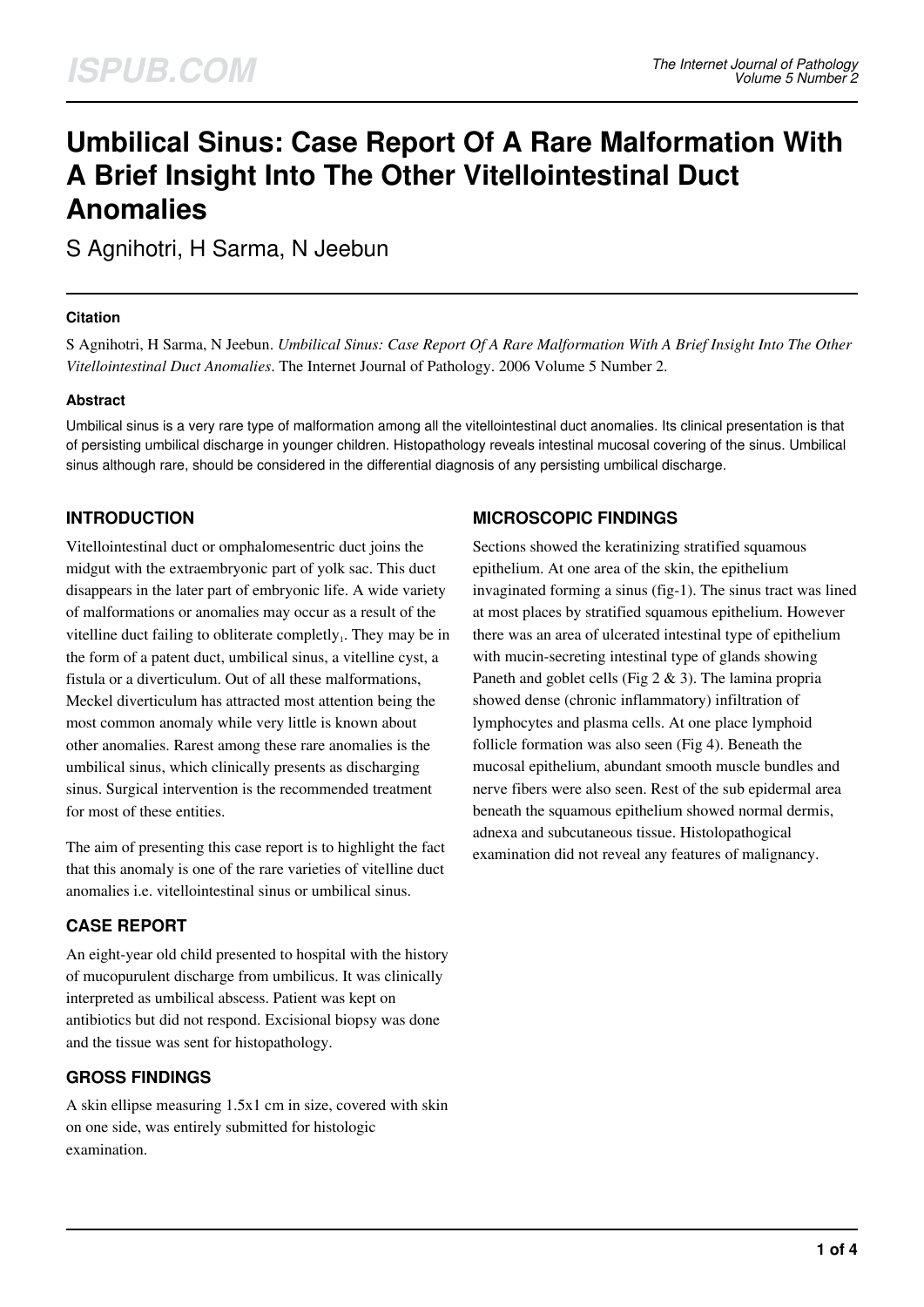#### **Figure 1**

Figure 1: Sinus tract lined by stratified squamous epithelium interrupted at place by intestinal epithelium.



#### **Figure 2**

Figure 2: Intestinal epithelium showing paneth cells.



### **Figure 3**

Figure 3: Intestinal epithelium showing goblet cells.



## **Figure 4**

Figure 4: Lamina Propria showing dense chronic inflamatory cells and lymphoid follicle formation.



## **DISCUSSION**

The vitelline or omphalomesentric duct malformations constitute a rare group and are seen in only  $2\%$  of people<sub>2</sub>. The omphalomesentric duct or vitelline duct connects the yolk sac to the gut in the developing embryo and provides nutrition until the placenta is established. The vitelline duct normally closes between the 5th and the 7th weeks of intra embryonic development but can lead to several pathologies in case of closure defects, giving rise to intra-abdominal (Meckel diverticulum, vitelline cyst) or umbilical lesions (umbilical fistula, umbilical sinus and umbilical polyp) $_3$ . To facilitate an understanding of abnormalities of umbilical remnants, some authors<sub>4</sub> present a simplified classification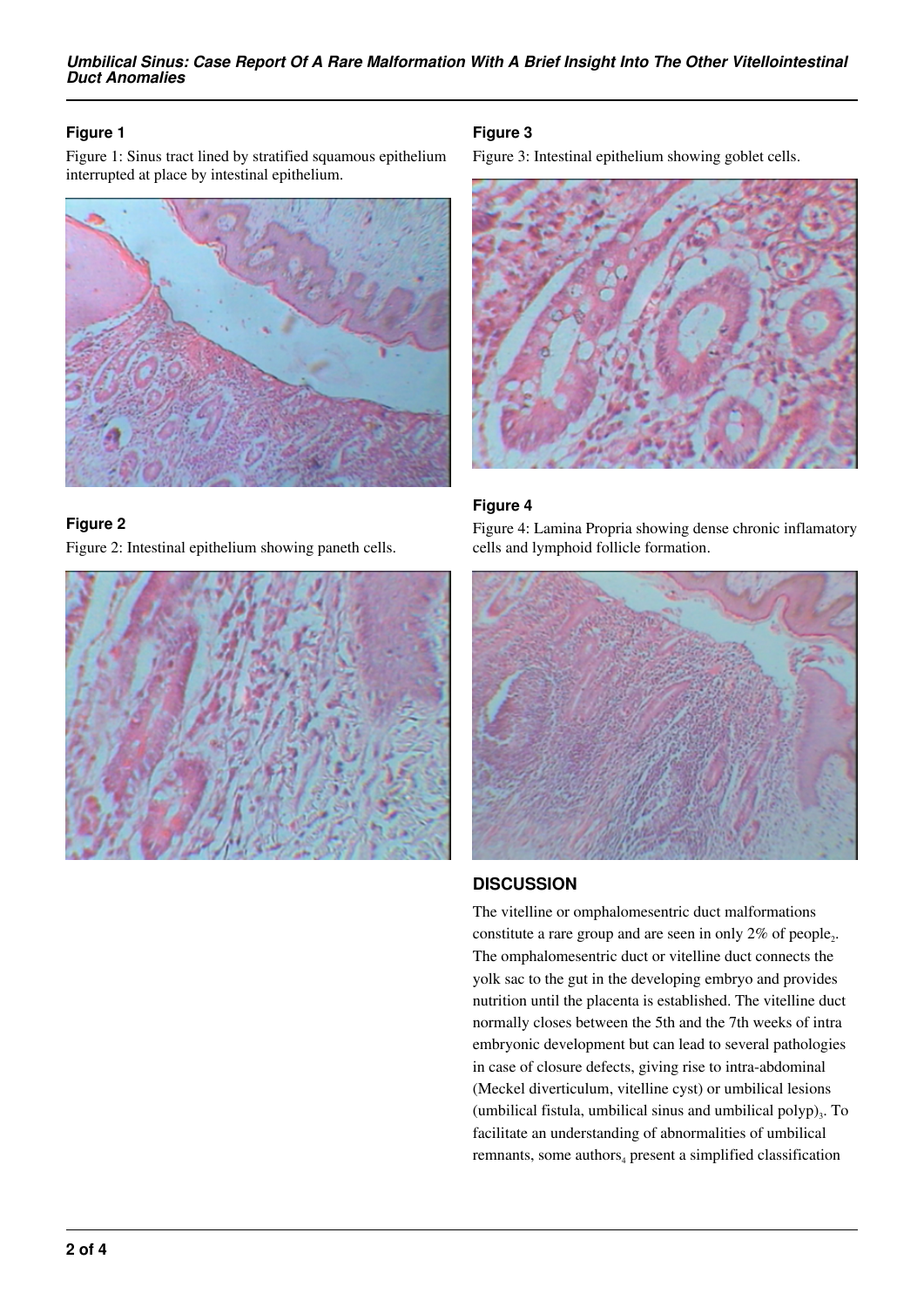on the basis of embryonic anatomic relationship: type 1 remnant- the entire duct (vitelline or uracus) is patent; type 2- only one end is patent: type 3- only the mid portion is patent. They may or may not be symptomatic depending on the type of malformation. In Meckel diverticulum, a small portion of the vitelline duct persists forming an out pouching. Sometimes ectopic gastric or pancreatic tissue is seen in this structure and it can form the site of a peptic ulcer and possible bleeding. When both ends of the vitelline duct transform into fibrous cord and the middle part forms a large cyst, a vitelline cyst is formed and if only the umbilical end of duct is patent it is called umbilical sinus. Rarely the whole duct transforms into a fibrous cord traversing through the peritoneal cavity; sometimes intestinal loops may twist around this fibrous cord producing an acute abdominal emergency. Vitellointestinal fistula is formed if a direct communication between umbilicus and intestine persists.

Meckel diverticulum is the most common congenital anomaly of the gastrointestinal tract, occurring in 2%-3% of the population<sub>5</sub>. The umbilical sinus is uncommon and the literature is primarily comprised of few case reports. A retrospective review study<sub>1</sub> of umbilical anomalies spanning over the period of 22 years showed the records of 18 symptomatic children with vitelline duct anomalies (10 boys and 8 girls aged 11 days-14 years) as follows:

#### **Figure 5**

Table 1

| Anomalies             | Patients (18) | Age (11 days- 14 yrs)   |
|-----------------------|---------------|-------------------------|
| Patent Vitelline Duct | 12            | Before 12 yrs           |
| Meckel Diverticulum   | 3             | 13 months, 13 yrs, & 14 |
| Umbilical Sinus       | 2             | vrs                     |
| Vitelline Cyst        |               | Both 8 yrs              |
|                       |               | 3 years                 |

Available literature shows umbilical sinus as a rare type of malformation. The patient can present clinically at any age with mucopurulent umbilical discharge. The most common cause of a discharging umbilicus is an umbilical granuloma<sub>6</sub>.

## **CONCLUSION**

To conclude, umbilical sinus is rare type of anomaly however it should be considered as a differential diagnosis of discharging umbilicus. A timely accurate diagnosis is important for successful surgical management.

# **CORRESPONDENCE TO**

Dr (Mrs.) Smriti Agnihotri, 4- Malharbes Street, Curepipe, Mauritius Email: smritiayushi@yahoo.com

#### **References**

1. Ameh EA, Mshelbwala PM, Dauda MM, Sabiu L, Nmadu PT. Symptomatic vitelline duct anomalies in children. S Afr J Surg. 2005; 43(3): 84-5.

2. Tarnath A, Lam A. Ultrasonographic demonstration of type 1 omphalomesentric duct remnant. Acta Radiol. 2006;47(1): 100-2.

3. Delplace J, Paduart O, Dargent JL, Bastianelli E, Haot J. A bizarre excrescence of the umbilicus in a 1-month-old child. Rev Med Brux. 1996; 17(3): 140-2. 4. DiSantis DJ, Siegel MJ, Katz ME. Simplified approach to umbilical remnant abnormalities. Radiographics. 1991; 11(1): 59-66.

5. Levy AD, Hobbs CM. From the archives of the AFIP. Meckel diverticulum: radiologic features with pathologic Correlation. Radiographics. 2004; 24(2): 565-87. 6. van Bezooijen BP, van der Horst HJ, Sleeboom C. The wet umbilicus: maybe not an umbilical granuloma? Ned Tijdschr Geneeskd. 2002;146 (29): 1345-8.